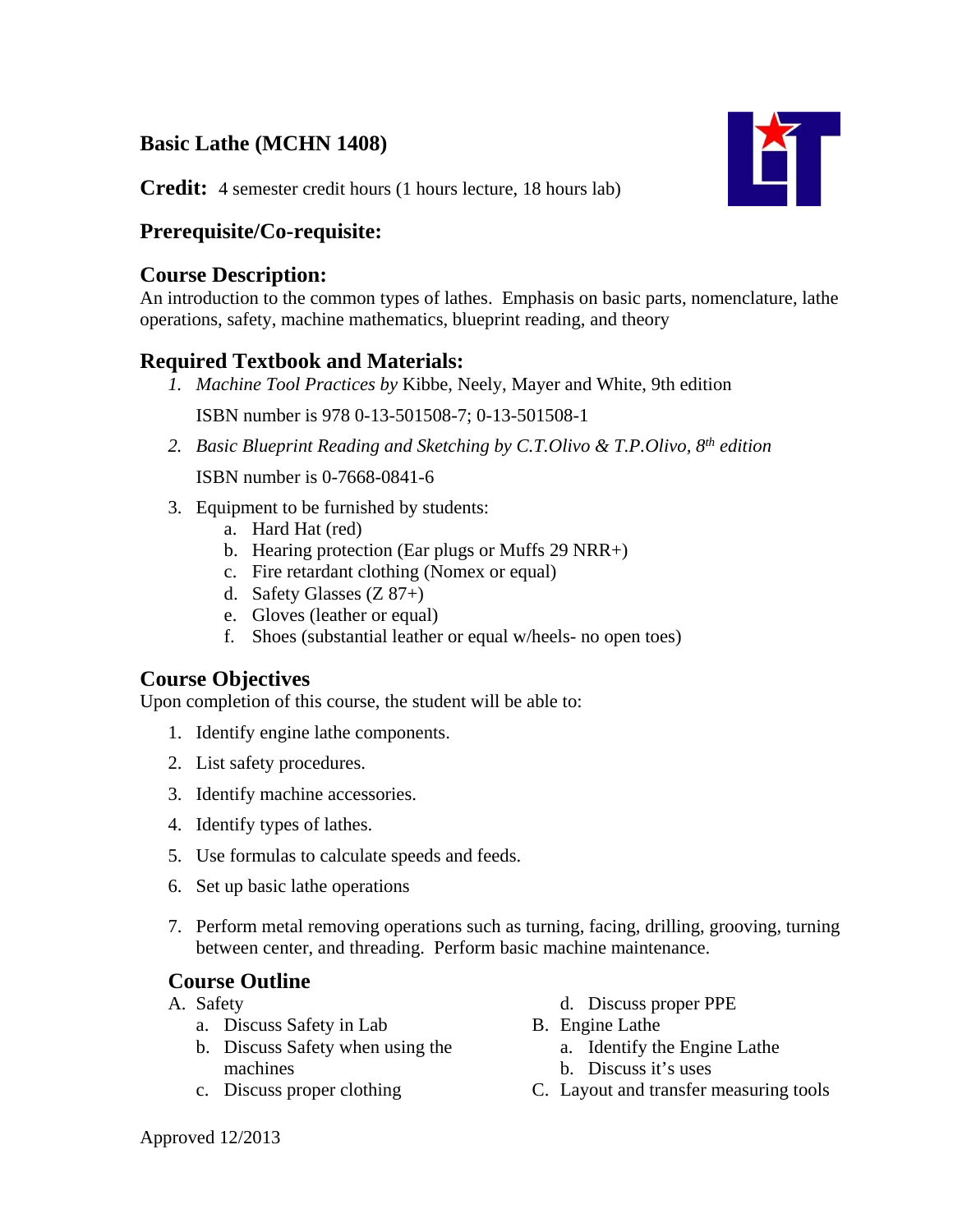MCHN 1408

Course Syllabus

- a. Identify the Machinist's Layout tools
- b. Demo how to use the tools
- D. Hand
	- a. Identify the Machinist's hand tools
	- b. Demo how to safely use the tools
- E. Precision tools
	- a. Identify the Machinist's Precision tools
	- b. Demo how to use the tools
- F. Pedestal Grinder

#### **Grade Scale**

| $90 - 100$ | A             |
|------------|---------------|
| $80 - 89$  | B             |
| $70 - 79$  | $\mathcal{C}$ |
| $60 - 69$  | D             |
| $0 - 59$   | F             |

#### a. Identify the pedestal grinder

- b. Demo how to safely use the grinder
- c. Discuss the proper PPE to wear when grinding
- G. Blueprint Reading
	- a. Discuss the uses of Blueprints
	- b. View blueprints in class
	- c. Draw up prints per instruction
	- d. Work a project from a Blueprint

### **Course Evaluation**

Final grades will be calculated according to the following criteria:

| <b>Activity</b>     | Percentage  |
|---------------------|-------------|
| Major test          | 75%         |
| Class participation | 25%         |
| <b>Total</b>        | <b>100%</b> |

### **Course Requirements**

- 1. Introduction to Machine Shop Safety
- 2. Identify Hand Tools
- 3. Learn to do Dimensional measurement
- 4. Identify and select materials
- 5. Be able to perform layout
- 6. Make preparation for Machining operations
- 7. Operate sawing, drilling, turning machines, vertical and horizontal milling machines

### **Attendance Policy:**

- 1. Students in a 2 day class are allowed 2 unexcused absences.
- 2. An absence, excused or unexcused is counted 6 points off final grade.
- 3. More than 2 unexcused absences can result in an "F" in the course.
- 4. Being tardy 3 times equals 1 absence. (2 points each)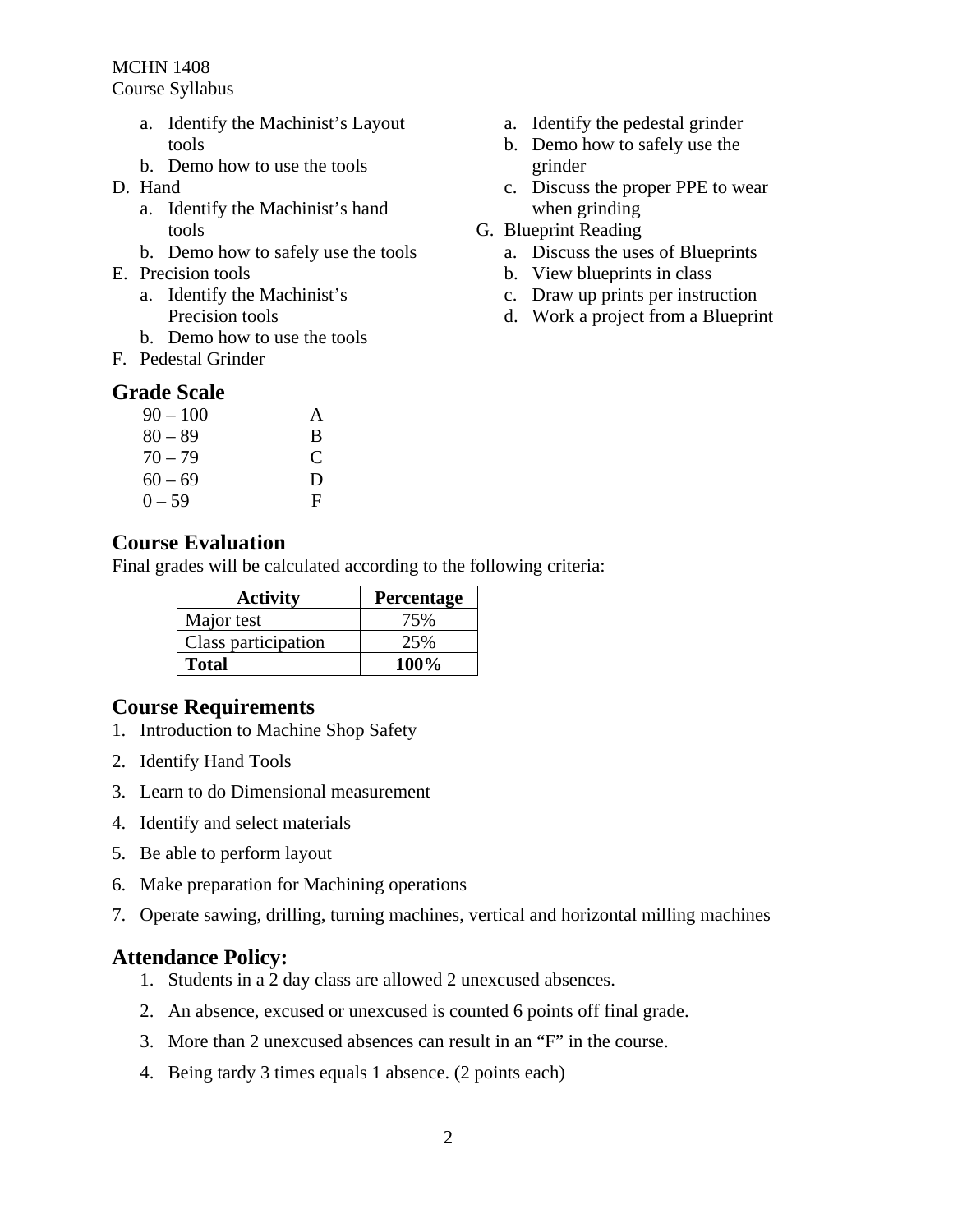MCHN 1408 Course Syllabus

> 5. Students in a 1 day class are allowed 1 unexcused absence.(12 points off final grade)

## **Course Policies**

#### **Students must possess and present LIT ID to attend class.**

- 1. No food, drinks, or use of tobacco products in class.
- 2. No foul or harsh language will be tolerated
- 3. Turn off all Cell Phones during lectures
- 4. Headphones may be worn only upon Instructor approval
- 5. Do not bring children to class.
- 6. No Cheating of any kind will be tolerated. Students caught cheating or helping someone to cheat can and will be removed from the class for the semester. Cheating can result from expulsion from LIT.
- 7. If you wish to drop a course, the student is responsible for initiating and completing the drop process. If you stop coming to class and fail to drop the course, you will earn an 'F' in the course.
- 8. Proper Dress. Any intentional display of undergarments will not be tolerated and can result in the student being removed from the class. Pants will be worn belted at the waist as to allow the student to walk, climb, stoop and bend as required. It is the student's responsibility to dress for work as if in an industrial environment, long pants, shirts with sleeves, substantial footwear (full leather shoes or boots with heels, composition oil resistant soles, no sandals, flip flops, cloth shoes). Safety glasses and hard hats will be necessary as the class requires.
- 9. Internet Usage
	- a. Classroom computers have access to the internet.
	- b. Student usage of the internet will be monitored.
	- c. Proper usage of the internet will be allowed. Used for classroom research or as directed.
	- d. Any unauthorized use of the internet will not be tolerated.
	- e. Improper usage of the internet, such as profanity, pornography, gambling, etc… will result in disciplinary action not limited to expulsion from LIT.

### **Disabilities Statement**

The Americans with Disabilities Act of 1992 and Section 504 of the Rehabilitation Act of 1973 are federal anti-discrimination statutes that provide comprehensive civil rights for persons with disabilities. Among other things, these statutes require that all students with documented disabilities be guaranteed a learning environment that provides for reasonable accommodations for their disabilities. If you believe you have a disability requiring an accommodation, please contact the Special Populations Coordinator at (409) 880-1737 or visit the office in Student Services, Cecil Beeson Building.